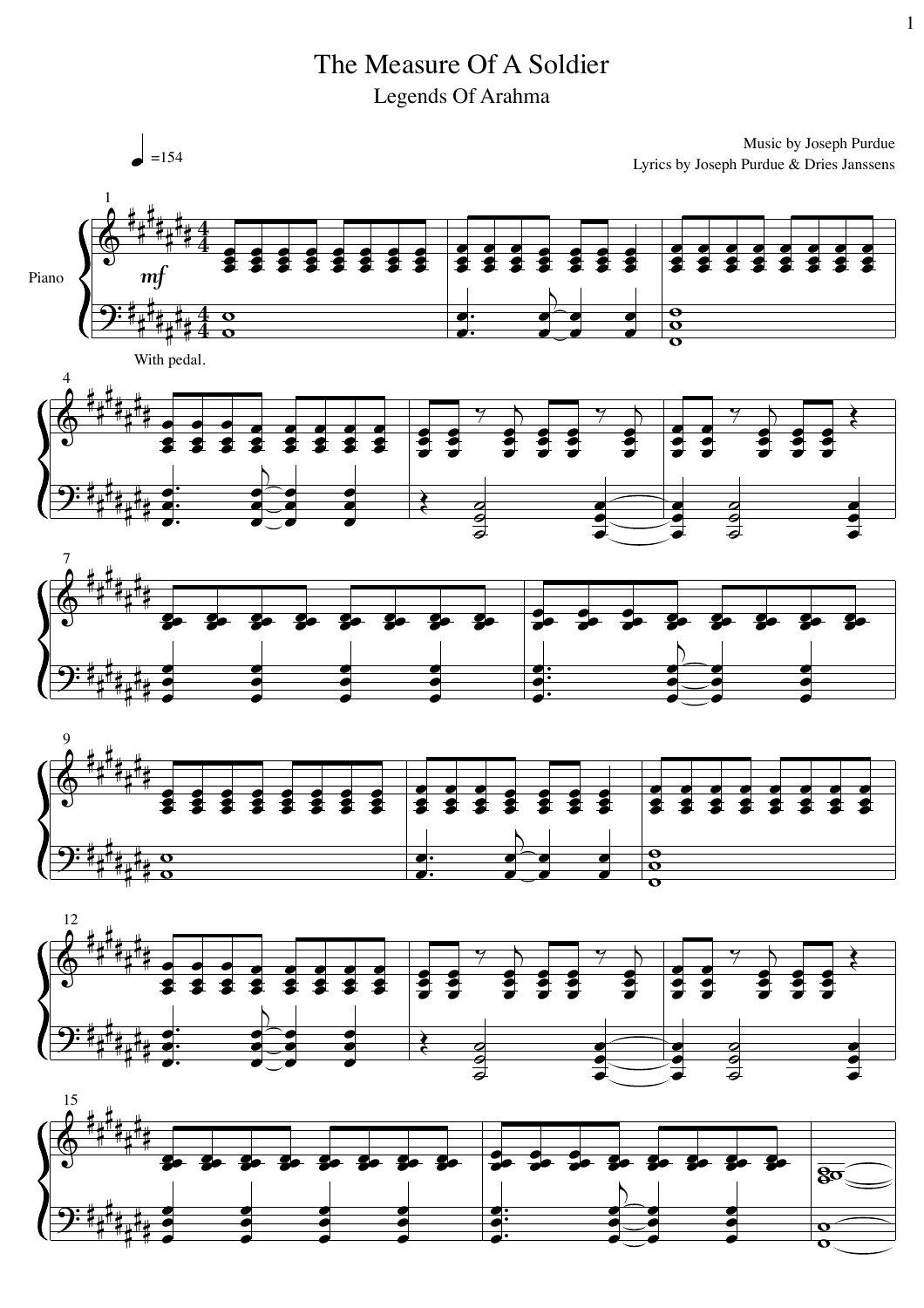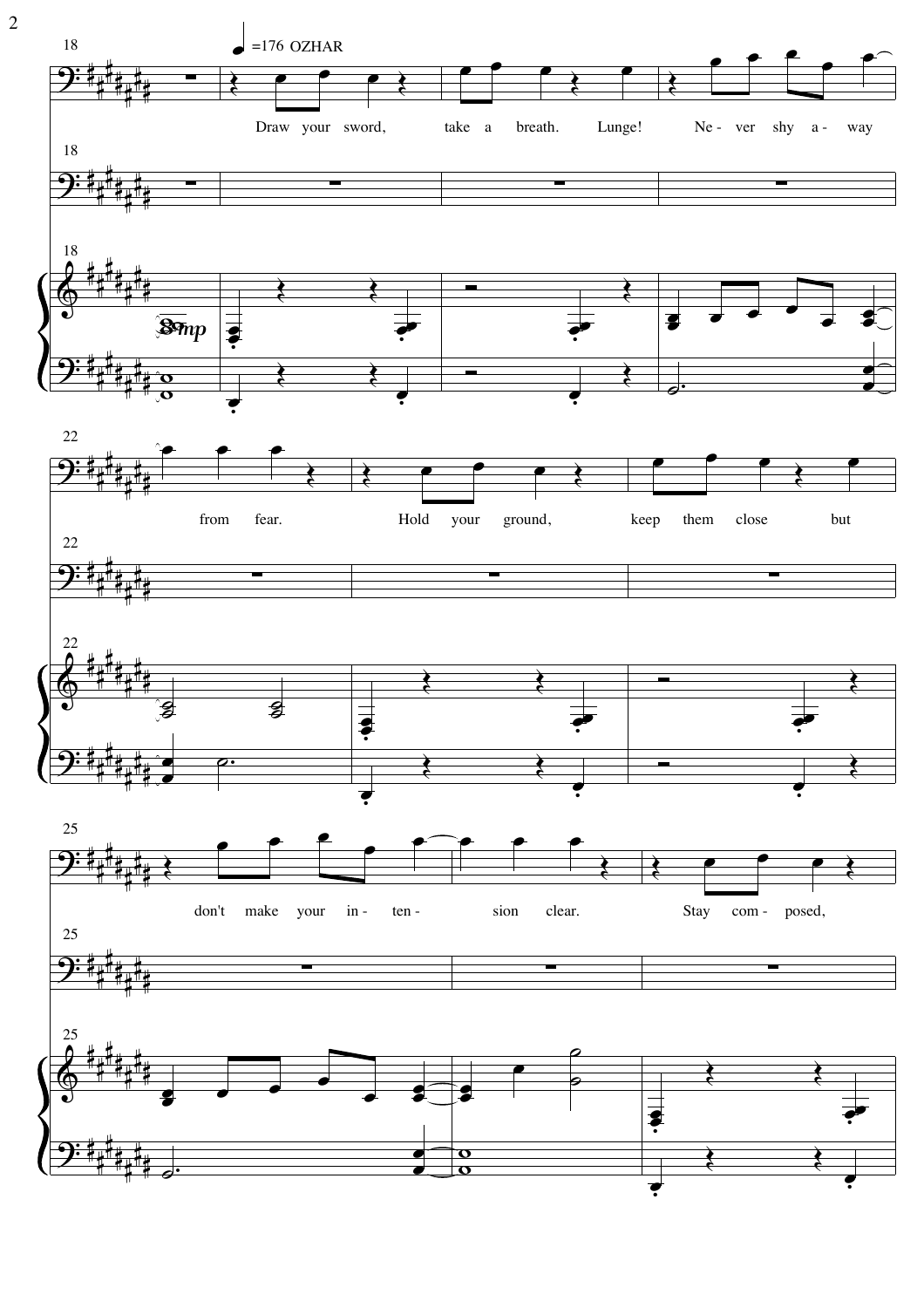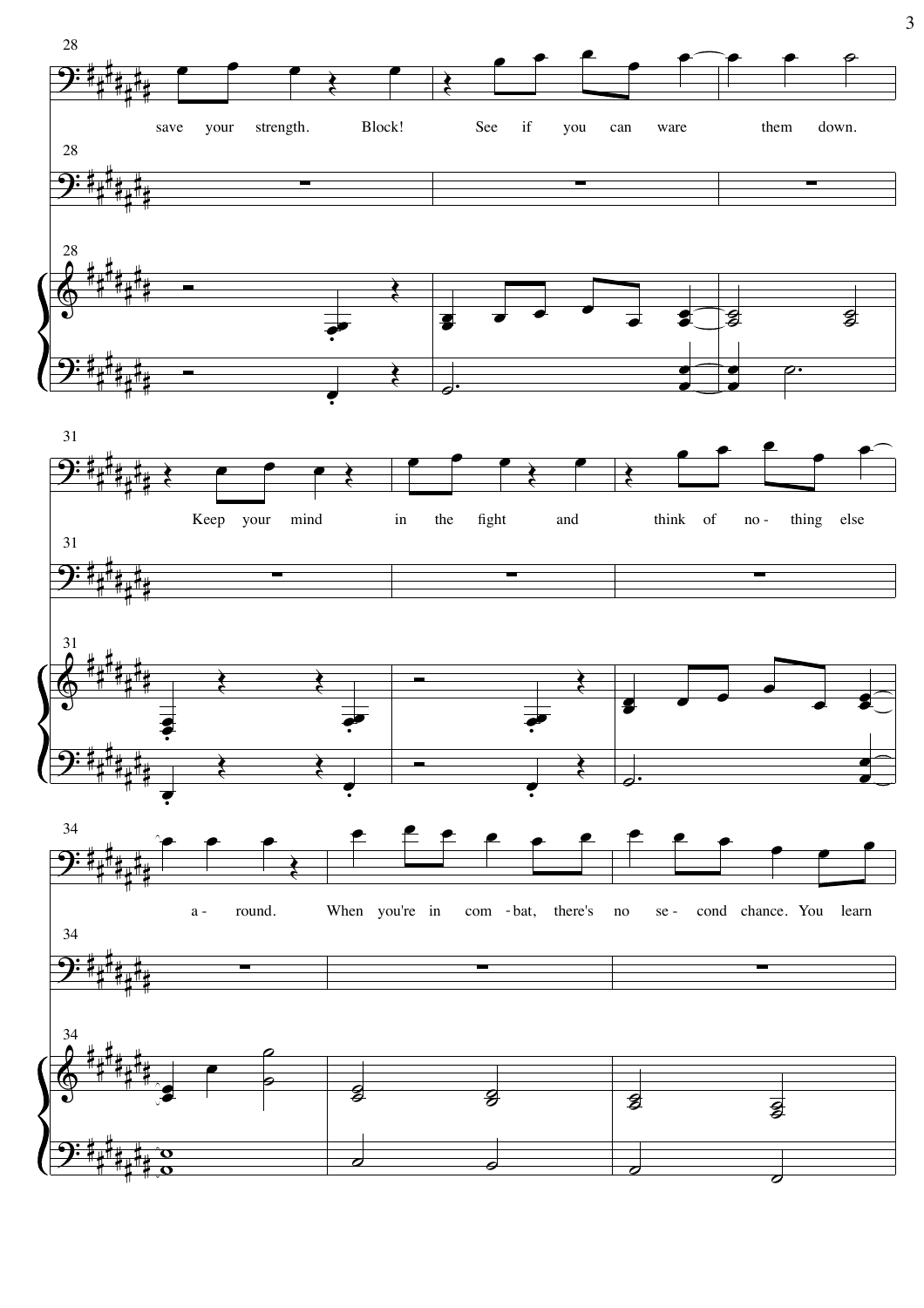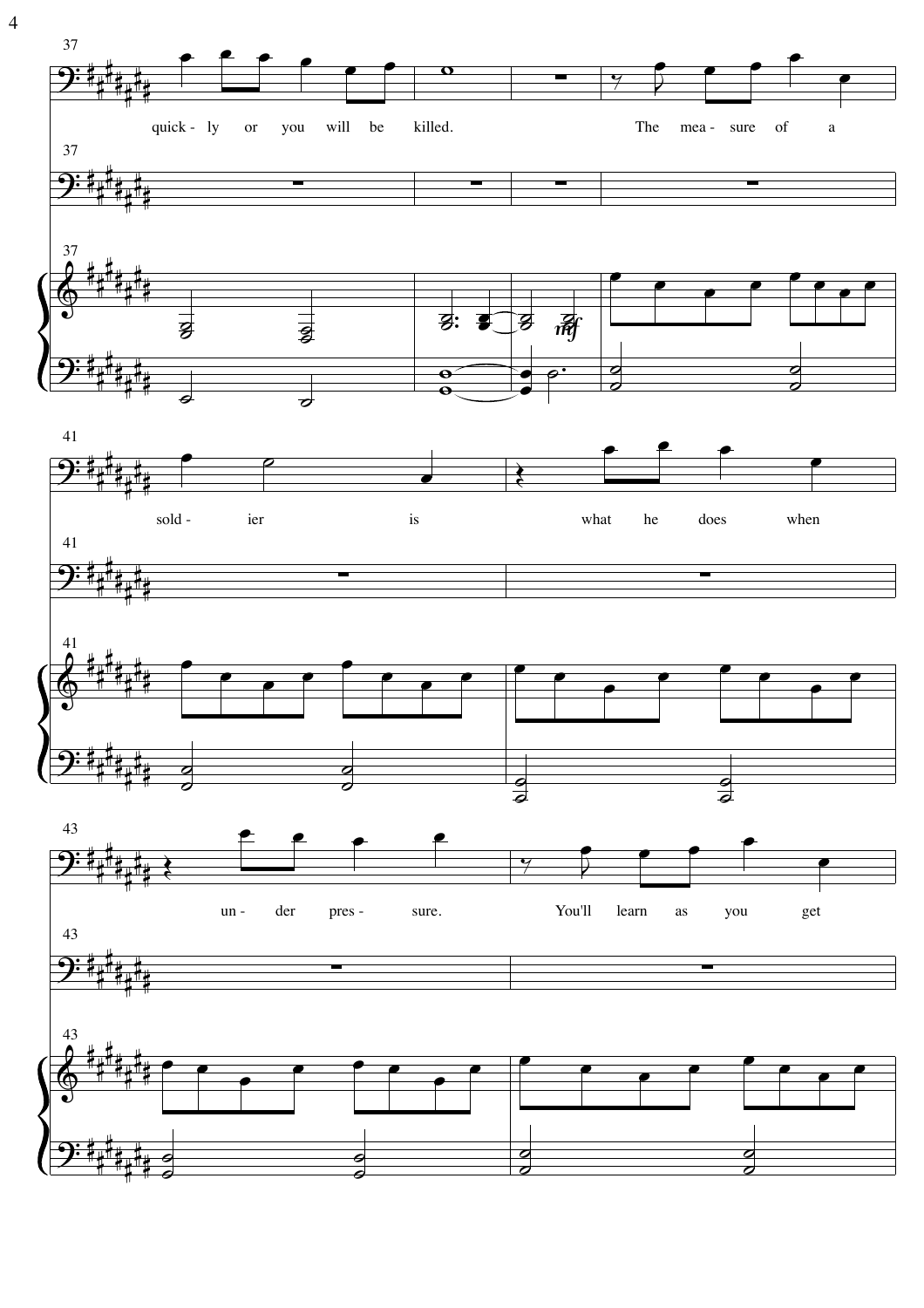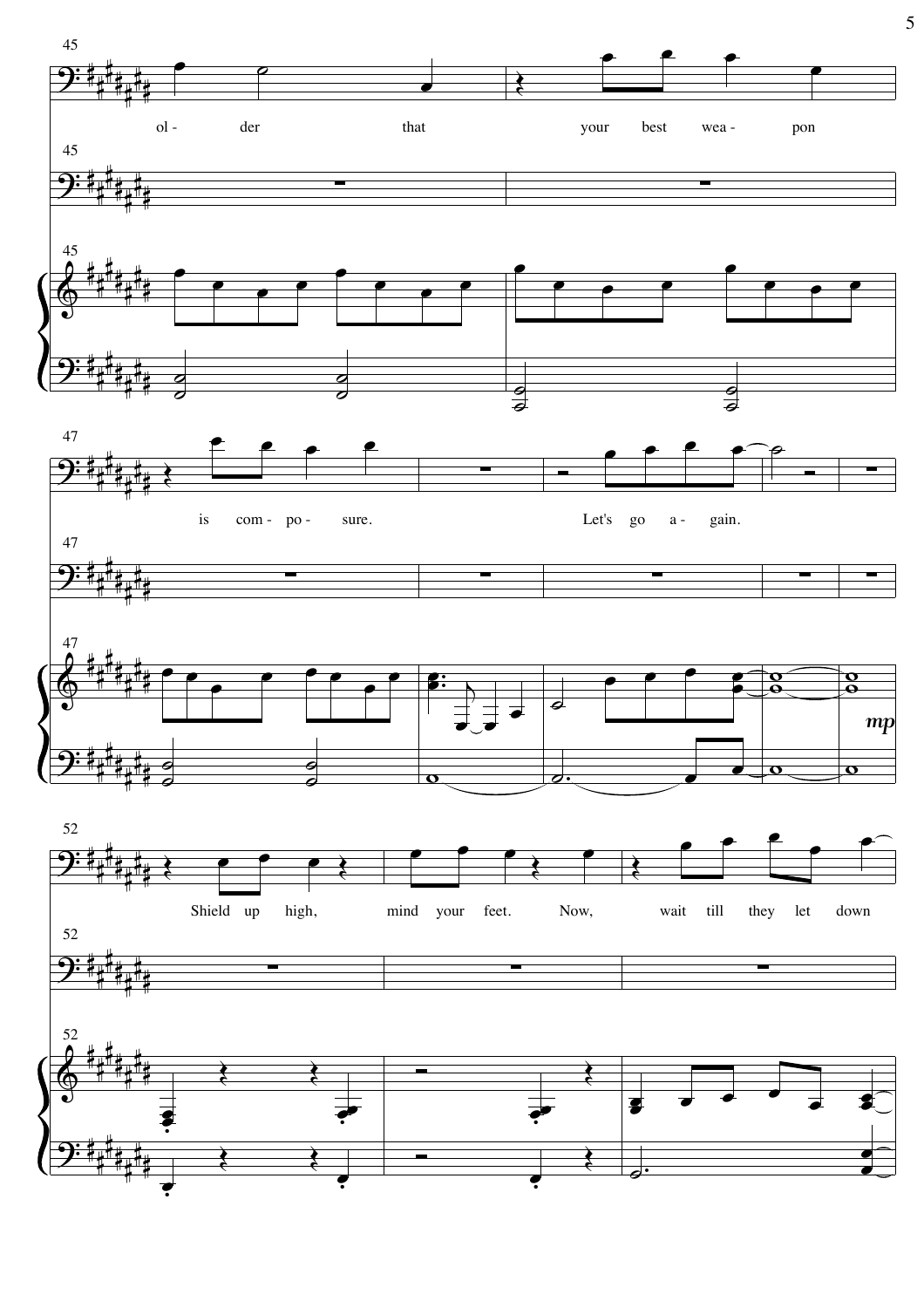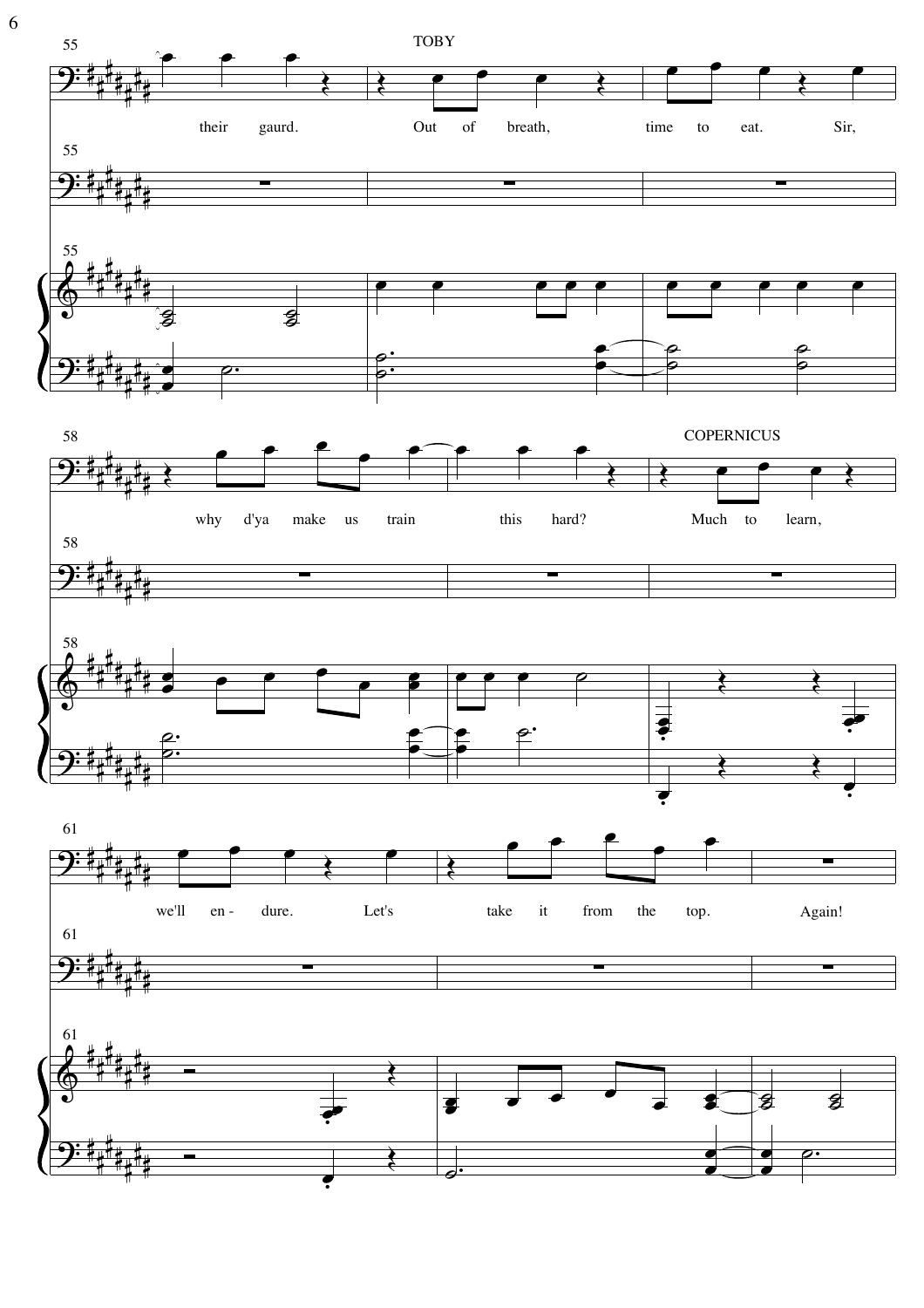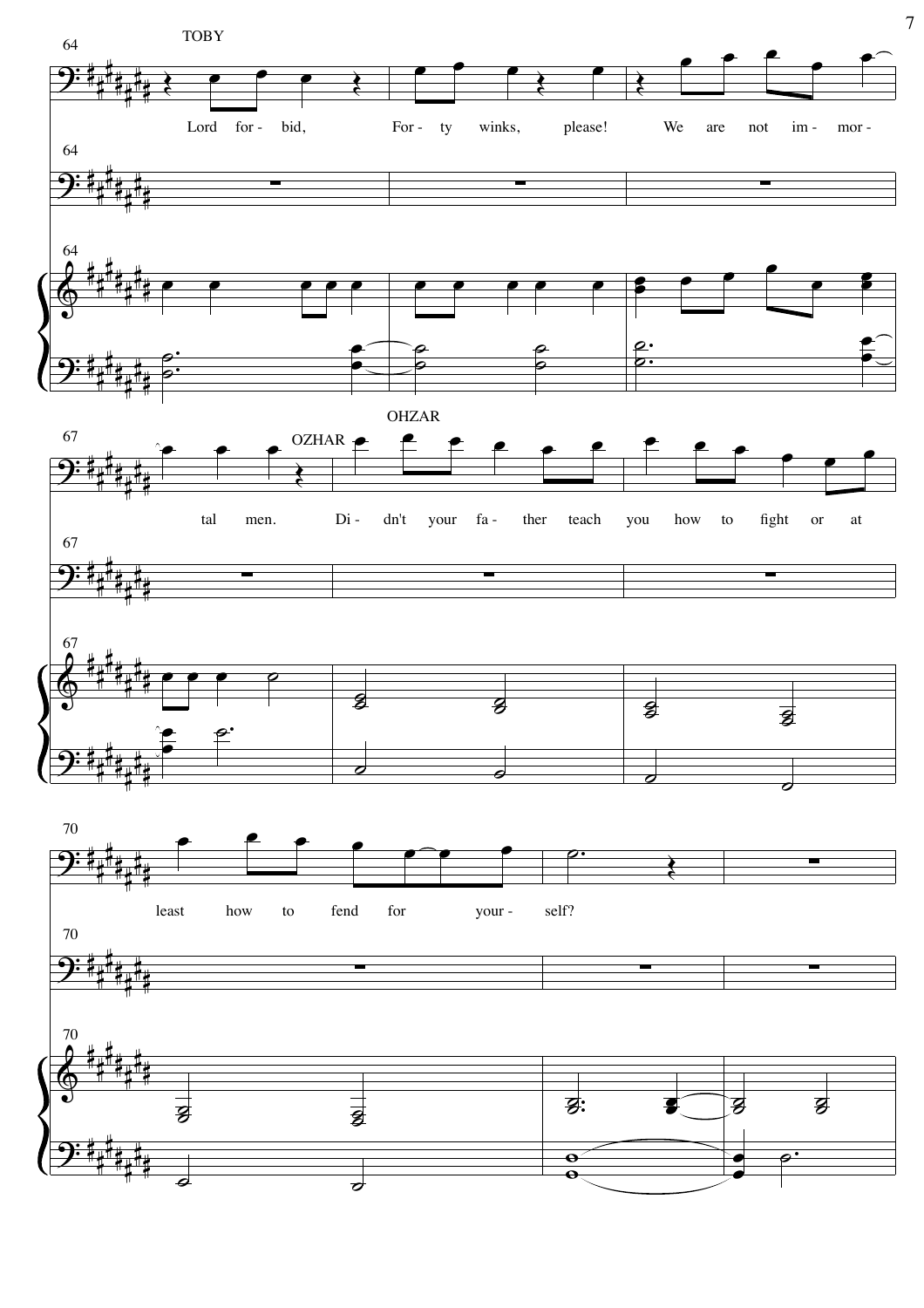

 $\, 8$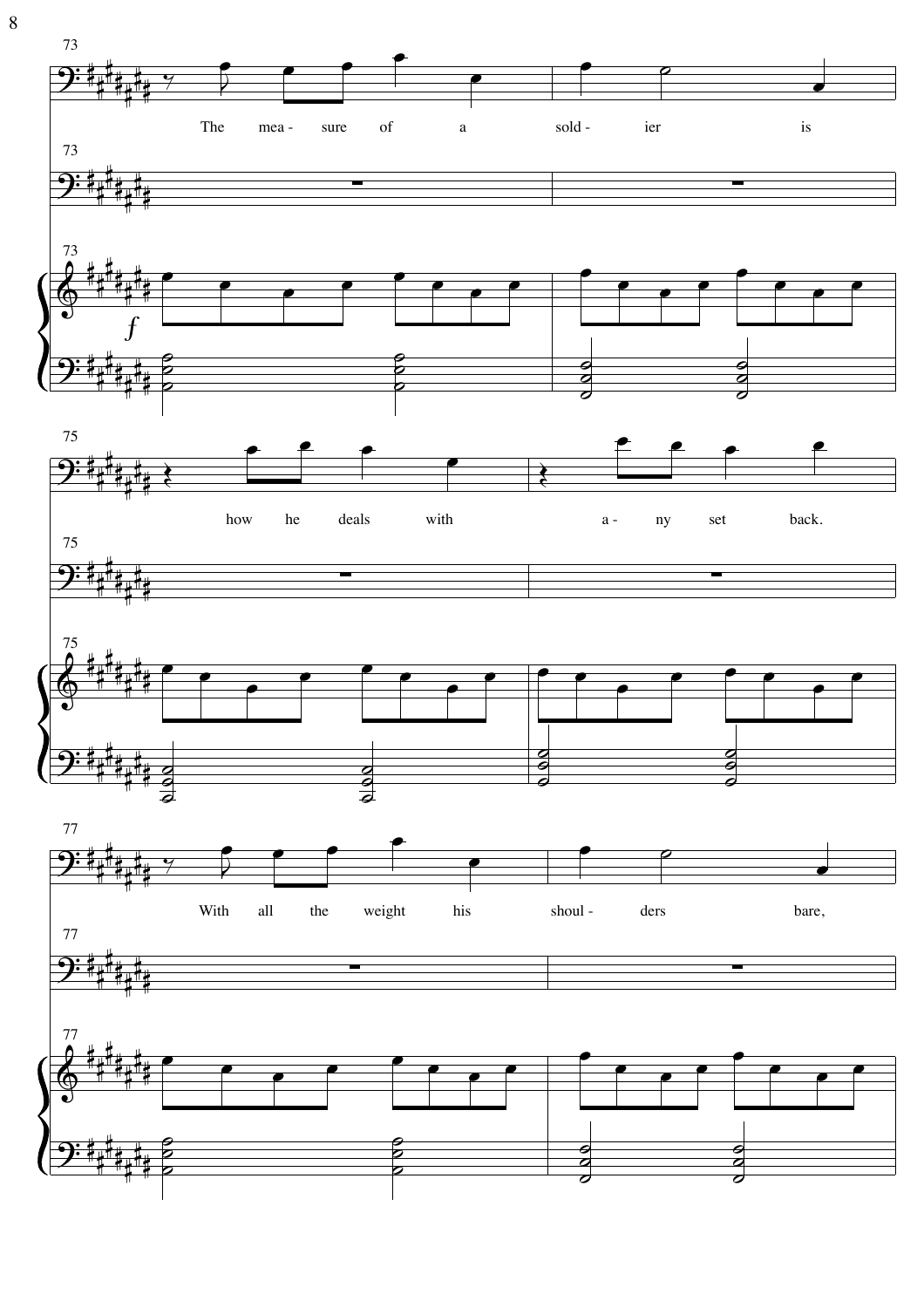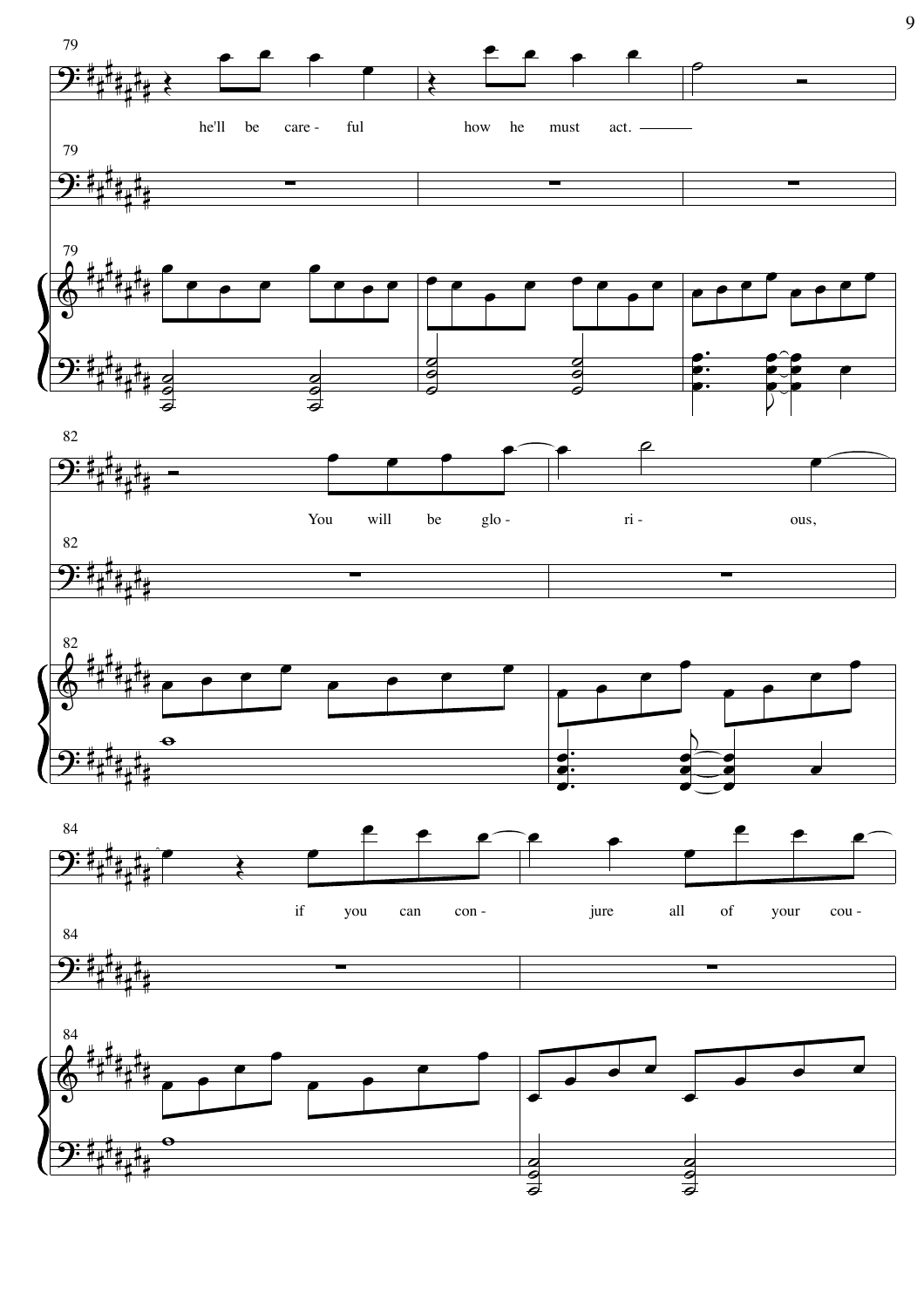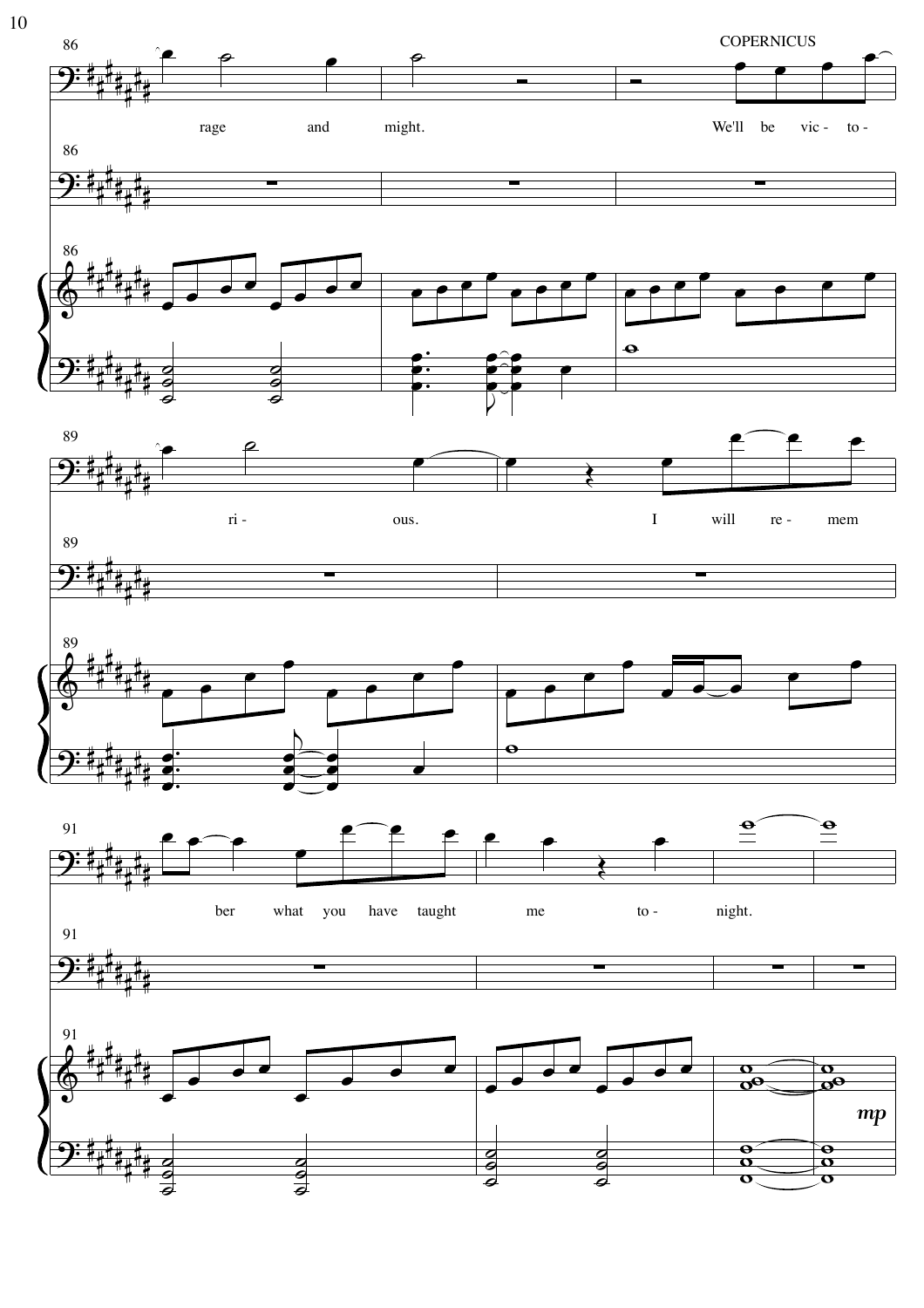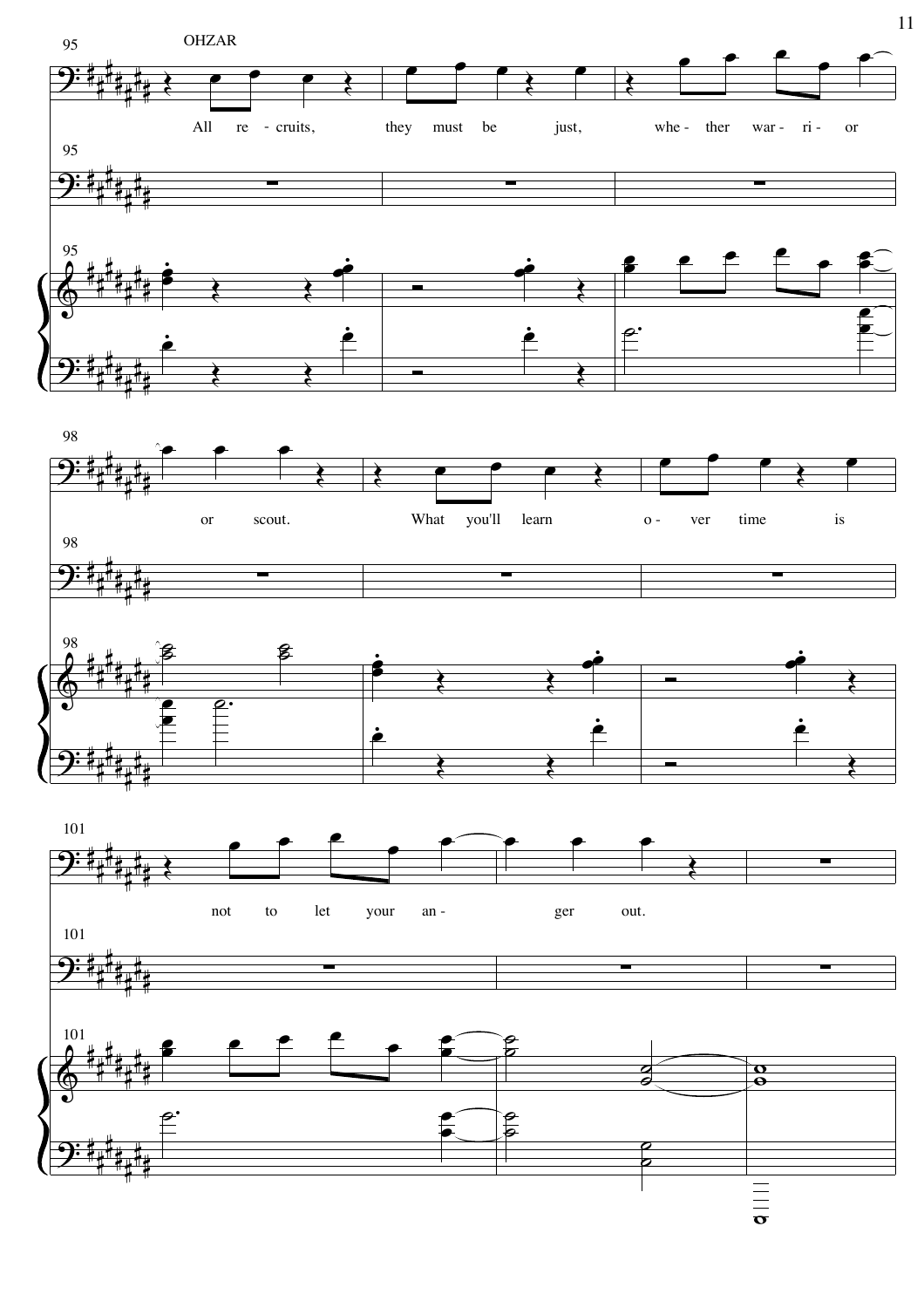![](_page_11_Figure_0.jpeg)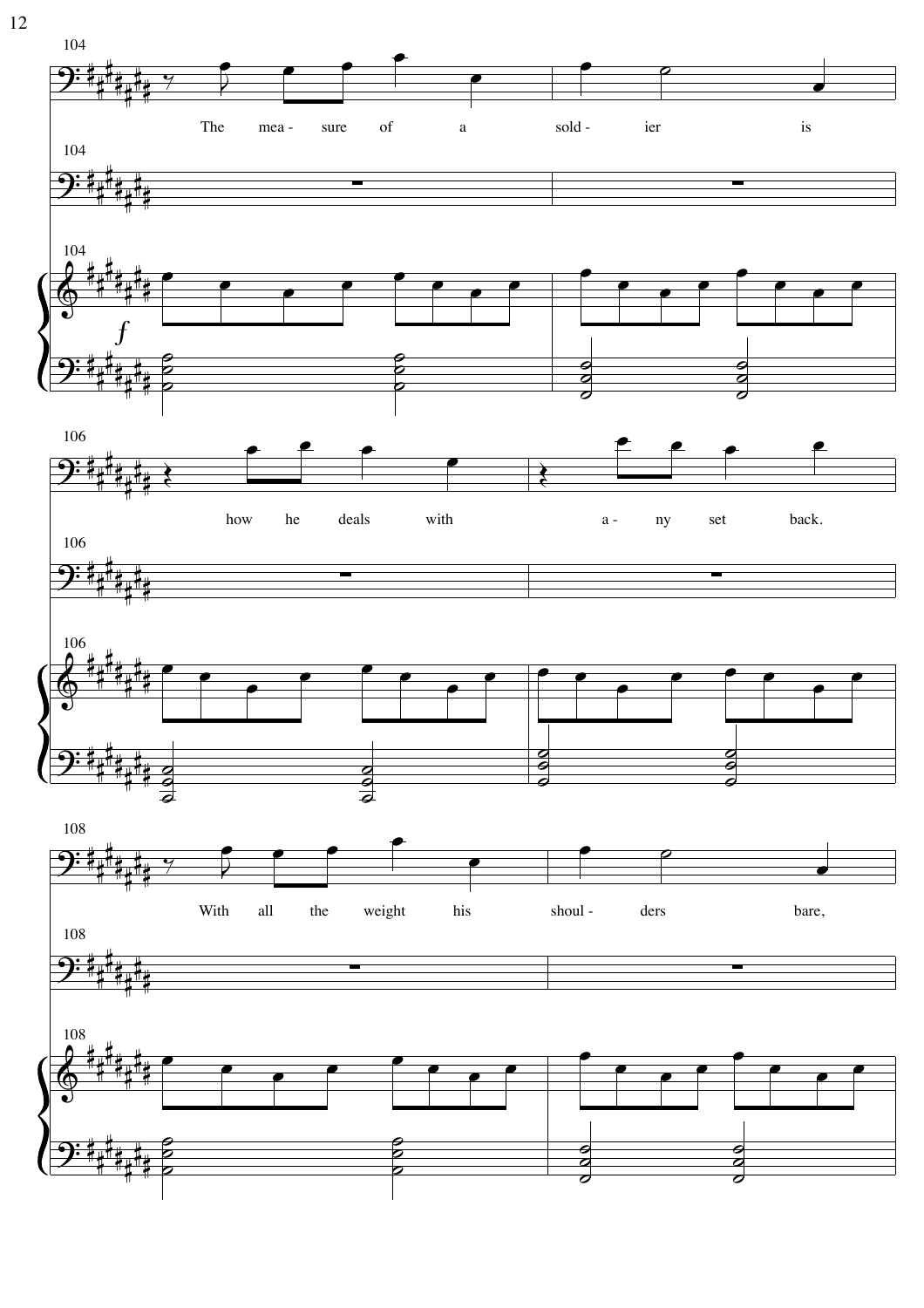![](_page_12_Figure_0.jpeg)